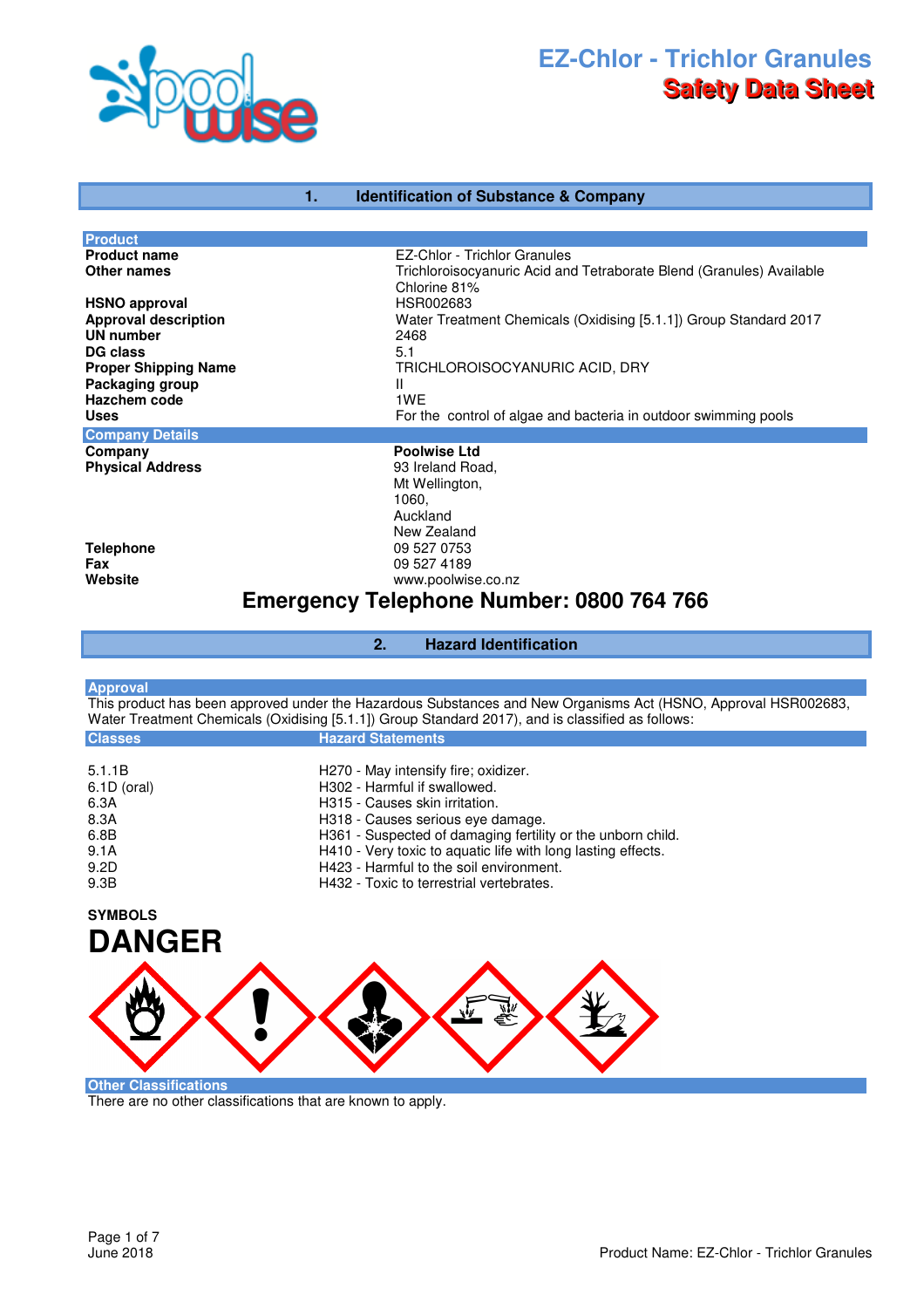

**Precautionary Statements**

- P101 If medical advice is needed, have product container or label at hand.
- P102 Keep out of reach of children.
- P103 Read label before use.
- P201 Obtain special instructions before use.
- P202 Do not handle until all safety precautions have been read and understood.
- P210 Keep away from heat. No smoking.
- P220 Keep/Store away from clothing/combustible materials.
- P221 Take any precaution to avoid mixing with combustibles.
- P264 Wash hands thoroughly after handling.
- P270 Do not eat, drink or smoke when using this product.
- P273 Avoid release to the environment.

P280 - Wear protective gloves/protective clothing/eye protection/face protection\*.

P301+P312 - IF SWALLOWED: Call a POISON CENTRE or doctor/physician if you feel unwell.

P330 - Rinse mouth.

P302+P352 - IF ON SKIN: Wash with plenty of soap and water.

P332+P313 - If skin irritation occurs: Get medical advice/ attention.

P362 - Take off contaminated clothing and wash before re-use.

P305+P351+P338 - IF IN EYES: Rinse cautiously with water for several minutes. Remove contact lenses, if present and easy to do. Continue rinsing.

P310 - Immediately call a POISON CENTRE or doctor/physician.

P308+P313 - IF exposed or concerned: Get medical advice/ attention.

P391 - Collect spillage.

P405 - Store locked up

#### **3. Composition / Information on Ingredients**

| Component                                    | <b>CAS/Identification</b> | Conc $(\%)$ |
|----------------------------------------------|---------------------------|-------------|
| Trichloroisocyanuric Acid                    | 87-90-1                   | 800g/kg     |
| Disodium tetraborate                         | 12045-88-4                | 110q/kg     |
| Ingredients not contributing to HSNO classes | mixture                   | balance     |

This is a commercial product whose exact ratio of components may vary. Trace quantities of impurities are also likely.

## **General Information**

If medical advice is needed, have product container or label at hand. You should call the National Poisons Centre if you feel that you may have been harmed, burned or irritated by this product. The number is 0800 764 766 (0800 POISON) (24 hr emergency service). IF exposed or concerned: Get medical advice/ attention. **Recommended first aid**  Ready access to running water is required. Accessible eyewash is required.

**4. First Aid** 

| facilities              | <u>Hoddy dooboo to Turming watch is regulied. Trococoloid eyemdori is regulied.</u>                                                                                                                                                                                                                                                                 |
|-------------------------|-----------------------------------------------------------------------------------------------------------------------------------------------------------------------------------------------------------------------------------------------------------------------------------------------------------------------------------------------------|
| <b>Exposure</b>         |                                                                                                                                                                                                                                                                                                                                                     |
| Swallowed               | IF SWALLOWED: Do not induce vomiting. Rinse mouth with water. Call a POISON<br>CENTRE or doctor/physician.                                                                                                                                                                                                                                          |
| Eye contact             | IF IN EYES: Rinse cautiously with water for several minutes. Remove contact lenses, if<br>present and easy to do. Continue rinsing. Immediately call a POISON CENTRE or<br>doctor/physician.                                                                                                                                                        |
| <b>Skin contact</b>     | IF ON SKIN: Brush away excess solid, wash with plenty of soap and warm water. If skin<br>irritation occurs: Get medical advice/ attention. Take off contaminated clothing and wash<br>before re-use.                                                                                                                                                |
| <b>Inhaled</b>          | If irritation occurs, contact the Poison Centre or call a doctor. Remove the source of<br>contamination or move the victim to fresh air. If breathing is difficult, oxygen may be<br>beneficial if administered by a trained personnel, preferably on a doctor's advice. In<br>severe cases, symptoms may be delayed up to 48 hours after exposure. |
| <b>Advice to Doctor</b> |                                                                                                                                                                                                                                                                                                                                                     |
| Troot cumptomotically   |                                                                                                                                                                                                                                                                                                                                                     |

Treat symptomatically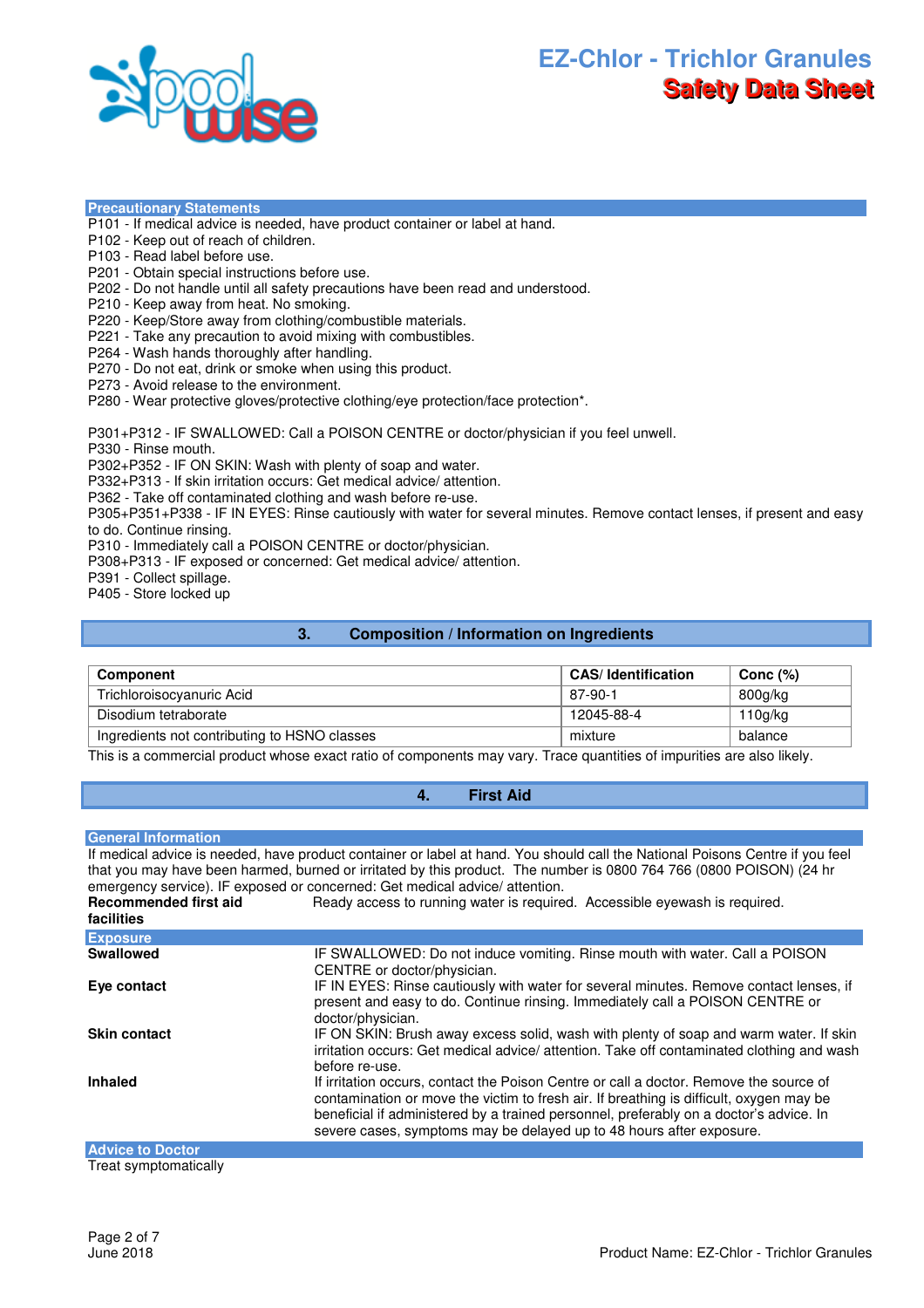

|                                                                                 | 5.<br><b>Firefighting Measures</b>                                                                                                                                                                                                                                                                                                                                                                                                                                    |  |  |  |
|---------------------------------------------------------------------------------|-----------------------------------------------------------------------------------------------------------------------------------------------------------------------------------------------------------------------------------------------------------------------------------------------------------------------------------------------------------------------------------------------------------------------------------------------------------------------|--|--|--|
| Fire and explosion hazards:<br>Suitable extinguishing<br>substances:            | This product is an oxidiser. Oxidising materials can increase the intensity of fire. Fire<br>decomposition products may be toxic if inhaled.<br>Carbon dioxide, extinguishing powder, foam, fog sprays, water jets.                                                                                                                                                                                                                                                   |  |  |  |
| Unsuitable extinguishing                                                        | None known.                                                                                                                                                                                                                                                                                                                                                                                                                                                           |  |  |  |
| substances:<br><b>Products of combustion:</b>                                   | Chlorine, chlorine compounds, oxides of nitrogen, hydrogen cyanide, carbon dioxide, and<br>if combustion is incomplete, carbon monoxide and smoke. May form toxic mixtures in air<br>and may accumulate in sumps, pits and other low-lying spaces, forming potentially                                                                                                                                                                                                |  |  |  |
| Protective equipment:                                                           | explosive mixtures.<br>Self-contained breathing apparatus. Safety boots, non-flammable overalls, gloves, hat<br>and eye protection.                                                                                                                                                                                                                                                                                                                                   |  |  |  |
| Hazchem code:                                                                   | 1WE                                                                                                                                                                                                                                                                                                                                                                                                                                                                   |  |  |  |
| <b>Accidental Release Measures</b><br>6.                                        |                                                                                                                                                                                                                                                                                                                                                                                                                                                                       |  |  |  |
| <b>Containment</b>                                                              | If greater than 100kg is stored, secondary containment and emergency plans to manage<br>any potential spills must be in place. In all cases design storage to prevent discharge to<br>storm water.                                                                                                                                                                                                                                                                    |  |  |  |
| <b>Emergency procedures</b>                                                     | In the event of spillage alert the fire brigade to location and give brief description of<br>hazard. Stop the source of the leak, if safe to do so. Shut off all possible sources of<br>ignition. Wear protective equipment to prevent skin, eye and respiratory exposure. Clear<br>area of any unprotected personnel. Contain using sand, earth or vermiculite. Do not use<br>sawdust. Prevent by whatever means possible any spillage from entering drains, sewers, |  |  |  |
| Clean-up method                                                                 | or water courses. (If this occurs contact your regional council immediately).<br>Use absorbent (soil, sand or other inert material). Rags are not recommended for the<br>clean-up of spills, as they may create fire or environmental hazard. Collect and seal in<br>properly labelled containers or drums for disposal. If contamination of crops, sewers or<br>waterways has occurred advise local emergency services.                                              |  |  |  |
| <b>Disposal</b><br><b>Precautions</b>                                           | Not applicable<br>Wear protective equipment to prevent skin and eye contamination and the inhalation of<br>vapours. Work up wind or increase ventilation.                                                                                                                                                                                                                                                                                                             |  |  |  |
| <b>Storage &amp; Handling</b><br>7.                                             |                                                                                                                                                                                                                                                                                                                                                                                                                                                                       |  |  |  |
| <b>Storage</b>                                                                  | Avoid storage of harmful substances with food. Store out of reach of children. Store<br>locked up. Store in a cool ventilated place. Containers should be kept closed in order to<br>minimise contamination. Keep from extreme heat, sunlight and open flames. Avoid<br>contact with incompatible substances as listed in Section 10. Location compliance<br>certificates must be available if storing >500kg (closed), 50kg (open). Containers (and                  |  |  |  |
| <b>Handling</b>                                                                 | outer packaging) must bear the prescribed labelling, including the Hazchem code, UN<br>number, flammability warning and name of contents.<br>Keep exposure to a minimum, and minimise the quantities kept in work areas. See<br>section 8 with regard to personal protective equipment requirements. Avoid skin and eye<br>contact and inhalation of dust.                                                                                                            |  |  |  |
| 8.                                                                              | <b>Exposure Controls / Personal Protective Equipment</b>                                                                                                                                                                                                                                                                                                                                                                                                              |  |  |  |
| <b>Workplace Exposure Standards</b>                                             | A workplace exposure standard (WES) has not been established by WorkSafe NZ for this product. There is a general limit of<br>3mg/m <sup>3</sup> for respirable particulates and 10mg/m <sup>3</sup> for inhalable particulates when limits have not otherwise been established.                                                                                                                                                                                       |  |  |  |
| <b>NZ Workplace</b><br>Ingredient<br><b>Exposure Stds</b><br>(2016)<br>Chlorine | WES-TWA*<br><b>WES-STEL</b><br>Trichloroisocyanuric Acid<br>Data unavailable<br>data unavailable<br>0.5ppm, $1.5$ mg/m <sup>3</sup><br>1ppm, $2.9$ mg/m $3$<br>Disodium tetraborate<br>data unavailable<br>data unavailable                                                                                                                                                                                                                                           |  |  |  |
|                                                                                 | * These workplace exposure standards are also Prescribed Exposure Standards (PES) under the<br>Health and Safety at Work (General Risk and Workplace Management) Regulations 2016.                                                                                                                                                                                                                                                                                    |  |  |  |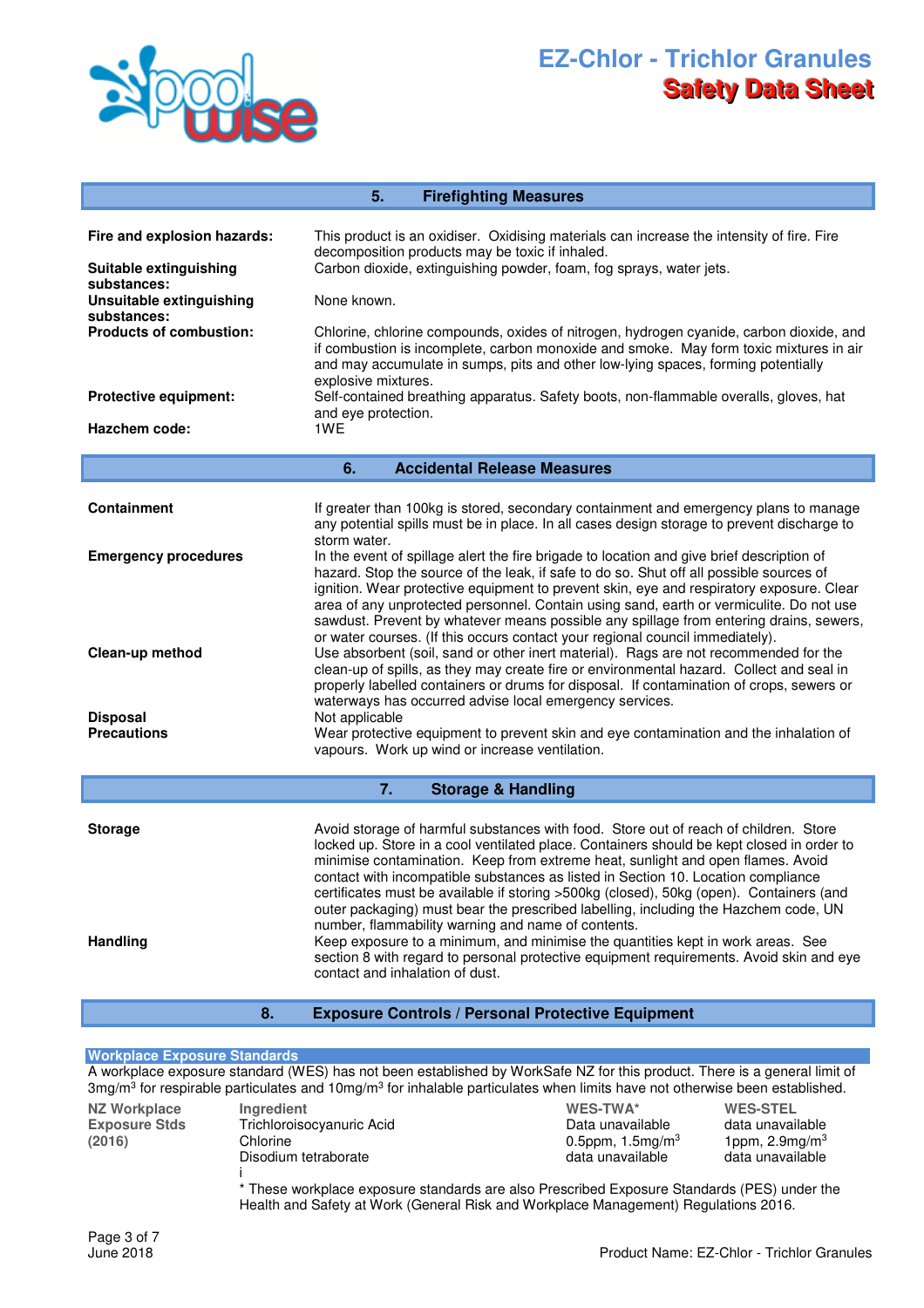

### **Engineering Controls**

In industrial situations, it is expected that employee exposure to hazardous substances will be controlled to a level as far below the WES as practicable by applying the hierarchy of control required by the Health and Safety at Work Act (2015) and the Health and Safety at Work (General Risk and Workplace Management) Regulations 2016. Exposure can be reduced by process modification, use of local exhaust ventilation, capturing substances at the source, or other methods. If you believe air borne concentrations of mists, dusts or vapours are high, you are advised to modify processes or increase ventilation.

# **Personal Protective Equipment**

**Eyes** Protect eyes with goggles, safety glasses or full face mask. Avoid wearing contact lenses. Select eye protection in accordance with AS/NZS 1337.

**Skin Avoid any skin contact. Wear overalls, rubber boots and impervious gloves. Protective** gloves or suitably resistant material must comply with AS 2161. Replace frequently. Gloves should be checked for tears or holes before use. Protective clothing must comply with AS 2919, AS3765.1 or AS3765.2. PVC or rubber boots must comply with AS/NZS 2210.2 and selected and maintained in accordance with AS/NS2210.1. Remove protective clothing and wash exposed areas with soap and water prior to eating, drinking or smoking.

**Respiratory A** respirator when airborne concentrations approach the WES (section 8). Respirators must have filters appropriate to the duty and comply with AS/NZS1716 and selected, used and maintained in accordance with AS/NS 1715. Use a respirator with a particulate filter. If using a respirator, ensure that the cartridges are correct for the potential air contamination and are in good working order. Fit testing and clear guidelines and training for use and maintenance of PPE are necessary.

#### **WES Additional Information** Not applicable

## **9. Physical & Chemical Properties**

**Appearance** white granules or tablets<br> **Odour** sharp chlorine/blean like **pH** 2.7-2.9 (1% in water) **Vapour pressure** negligible **Viscosity** no data **Boiling point** no data **Volatile materials** no data **Freezing / melting point** decomposes at 225°C **Solubility** 1.2% at 25°C **Specific gravity / density** no data<br>**Flash point** no data **Flash point** no data<br> **Danger of explosion** no data **Danger of explosion Auto-ignition temperature** no data **Upper & lower flammable limits** no data **Corrosiveness** corrosive

sharp chlorine/blean like odour

#### **10. Stability & Reactivity**

| <b>Stability</b>                             | Stable                                                                                                                                                                                                                                                                                                                       |
|----------------------------------------------|------------------------------------------------------------------------------------------------------------------------------------------------------------------------------------------------------------------------------------------------------------------------------------------------------------------------------|
| Conditions to be avoided                     | Oxidising substance - keep away from sources of ignition and flammable materials (see<br>below).                                                                                                                                                                                                                             |
| Incompatible groups                          | Reducing agents, combustible materials, flammable substances, other substances that<br>are readily oxidised                                                                                                                                                                                                                  |
| <b>Substance Specific</b><br>Incompatibility | none known                                                                                                                                                                                                                                                                                                                   |
| <b>Hazardous decomposition</b><br>products   | Combustion forms carbon dioxide, and if incomplete, carbon monoxide and smoke.<br>Water is also formed. May form nitrogen and its compounds, and under some<br>circumstances, oxides of nitrogen. Occasionally hydrogen cyanide gas in reducing<br>atmospheres. May form hydrogen chloride gas, other compounds of chlorine. |
| <b>Hazardous reactions</b>                   | none known                                                                                                                                                                                                                                                                                                                   |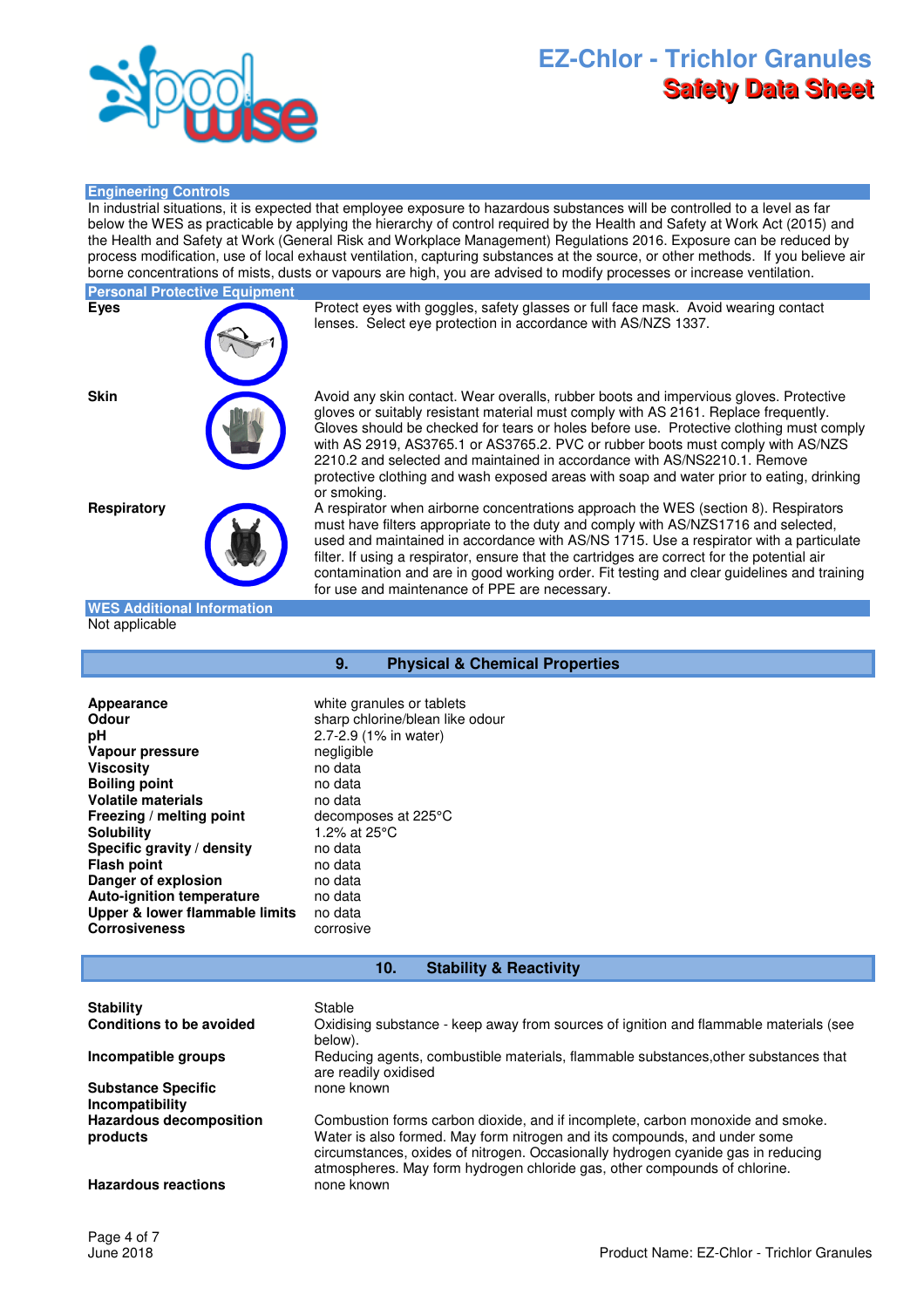

## **11. Toxicological Information**

#### **Summary**

IF SWALLOWED: irritation of the mouth, throat and gastrointestinal tract. Harmful if swallowed. May cause a burning sensation in the mouth and throat.

IF IN EYES: may cause stinging, reddening and watering of the eyes. Lengthy exposures or delayed treatment may cause permanent eye damage.

IF ON SKIN: may cause irritation. Symptoms may include, itchiness and reddening of the skin.

IF INHALED: dust may be irritating to the respiratory tract. Symptoms may include headaches, irritation of the nose and throat and increased secretion of mucous.

CHRONIC TOXICITY: borates may cause reproductive toxicity.

| <b>Supporting Data</b> |                                                                 |                                                                                                                                                                                                                                                                                                          |
|------------------------|-----------------------------------------------------------------|----------------------------------------------------------------------------------------------------------------------------------------------------------------------------------------------------------------------------------------------------------------------------------------------------------|
| Acute                  | Oral                                                            | Using LD <sub>50</sub> 's for ingredients, the calculated LD <sub>50</sub> (oral, rat) for the mixture is $>5,000$<br>mg/kg. Data considered includes: Trichloroisocyanuric Acid 406mg/kg (rat).                                                                                                         |
|                        | Dermal                                                          | No evidence of dermal toxicity.                                                                                                                                                                                                                                                                          |
|                        | <b>Inhaled</b>                                                  | No evidence of acute inhalation toxicity. Dust may be irritating.                                                                                                                                                                                                                                        |
|                        | Eye                                                             | Trichloroisocyanuric acid is considered an eye corrosive.                                                                                                                                                                                                                                                |
|                        | <b>Skin</b>                                                     | Trichloroisocyanuric acid is considered a skin irritant.                                                                                                                                                                                                                                                 |
| <b>Chronic</b>         | <b>Sensitisation</b>                                            | No ingredient present at concentrations > 0.1% is considered a sensitizer.                                                                                                                                                                                                                               |
|                        | <b>Mutagenicity</b>                                             | No ingredient present at concentrations > 0.1% is considered a mutagen.                                                                                                                                                                                                                                  |
|                        | Carcinogenicity                                                 | No ingredient present at concentrations $> 0.1\%$ is considered a carcinogen.                                                                                                                                                                                                                            |
|                        | Reproductive /                                                  | The mixture is considered to be a suspected reproductive or developmental toxicant,                                                                                                                                                                                                                      |
|                        | Developmental                                                   | because at least one of the ingredients present in greater than 0.1% is suspected to be a<br>reproductive or developmental toxicant. Animal experiments have shown that ingestion of<br>borates at high doses or over prolonged periods may affect the reproductive system in<br>both males and females. |
|                        | <b>Systemic</b><br><b>Aggravation of</b><br>existing conditions | No ingredient present at concentrations > 1% is considered a target organ toxicant.<br>None known.                                                                                                                                                                                                       |

### **12. Ecological Data**

#### **Summary**

This substance is considered very toxic towards aquatic organisms, harmful in the soil environment and toxic towards terrestrial vertebrates.

| <b>Supporting Data</b>                             |                                                                                                                                                                                                                                                                                                                                                               |
|----------------------------------------------------|---------------------------------------------------------------------------------------------------------------------------------------------------------------------------------------------------------------------------------------------------------------------------------------------------------------------------------------------------------------|
| <b>Aquatic</b>                                     | Using $EC_{50}$ 's for ingredients, the calculated $EC_{50}$ for the mixture is < 1 mg/L. Data<br>considered includes: Trichloroisocyanuric Acid LC <sub>50</sub> : 0.08mg/L (static, 96hr, rainbow<br>trout), 0.17mg/L (static, 48hr, Daphnia magna), toxic to aquatic organisms after<br>decomposition in water (to form chlorine). 0.05mg/L toxic to fish. |
| <b>Bioaccumulation</b>                             | Log Pow = $0.9$                                                                                                                                                                                                                                                                                                                                               |
| <b>Degradability</b>                               | No data                                                                                                                                                                                                                                                                                                                                                       |
| Soil                                               | EPA has classified the substance as slightly harmful to the soil environment, with a soil<br>ecotoxicity value between 10 and 100 mg/kg and a soil DT50 value of $\leq$ 30 days.                                                                                                                                                                              |
| <b>Terrestrial vertebrate</b>                      | The mixture has been classified by EPA as ecotoxic to terrestrial vertebrates. Using the<br>$LD_{50}$ 's for ingredients, the calculated $LD_{50}$ (oral, rat) for the mixture is between 50 and<br>500 mg/kg. Data considered includes: Trichloroisocyanuric Acid 406mg/kg (rat).                                                                            |
| <b>Terrestrial invertebrate</b><br><b>Biocidal</b> | No evidence of toxicity towards terrestrial invertebrates.<br>no data                                                                                                                                                                                                                                                                                         |
| <b>Environmental effect levels</b>                 | No EELs are available for this mixture or ingredients                                                                                                                                                                                                                                                                                                         |

**13. Disposal Considerations** 

| <b>Restrictions</b>           | There are no product-specific restrictions, however, local council and resource consent<br>conditions may apply, including requirements of trade waste consents.                                                                                                                                                                |
|-------------------------------|---------------------------------------------------------------------------------------------------------------------------------------------------------------------------------------------------------------------------------------------------------------------------------------------------------------------------------|
| <b>Disposal method</b>        | Disposal of this product must comply with the Hazardous Substances (Disposal) Notice<br>2017 and the requirements of the Resource Management Act for which approval should<br>be sought from the Regional Authority. The substance must be treated and therefore<br>rendered non-hazardous before discharge to the environment. |
| <b>Contaminated packaging</b> | Disposal of contaminated packaging must comply with the Hazardous Substances<br>(Disposal) Notice 2017 clause 12. Ensure that the package is renedered incapable of                                                                                                                                                             |
| Page 5 of 7                   |                                                                                                                                                                                                                                                                                                                                 |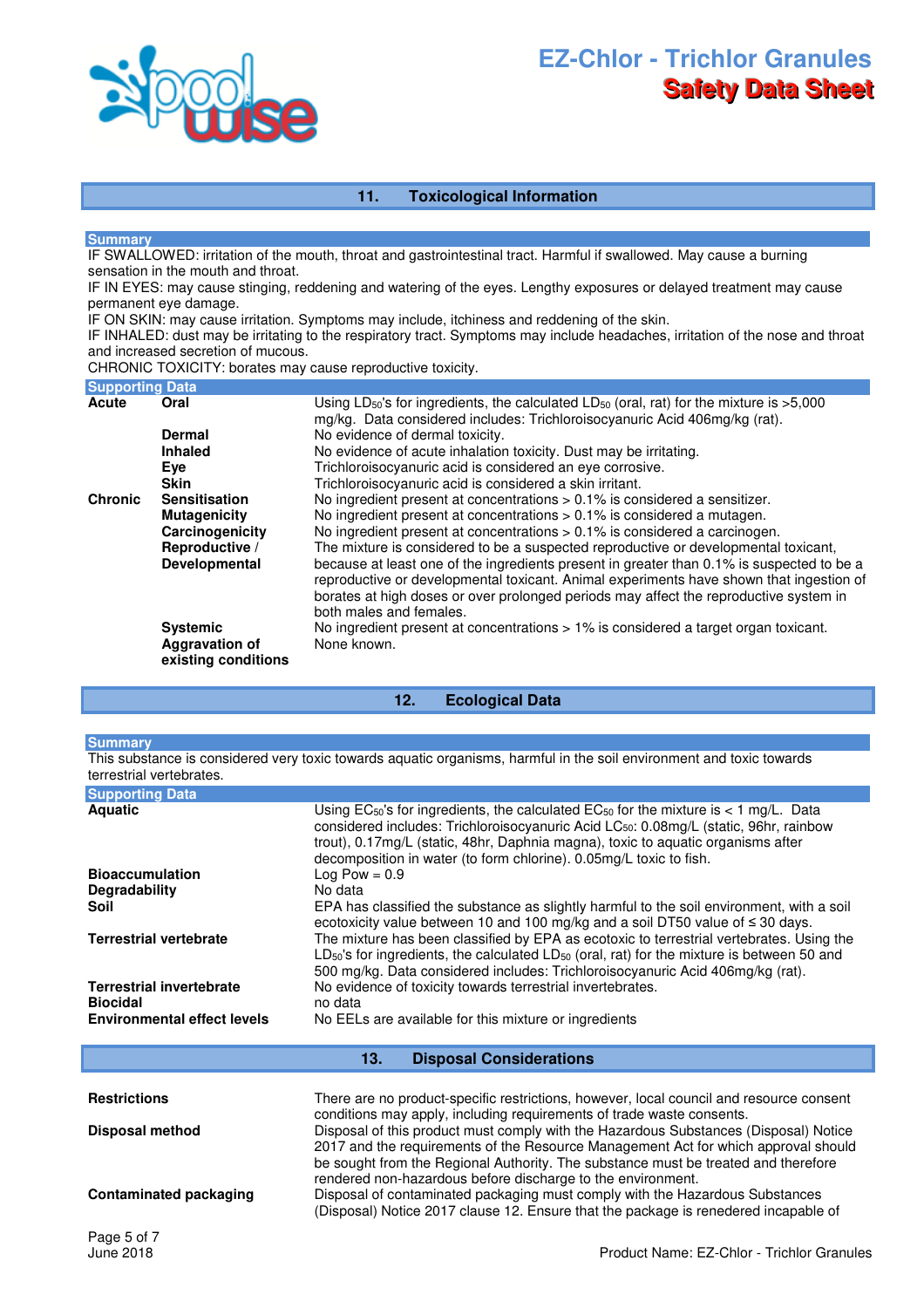

containing any substance and is disposed in a manner that is consistent with the requirements of the substance it contained and the material of the package. If possible reuse or recycle packaging.

|                                                                                                                                                                                         | 14.                                   | <b>Transport Information</b>    |                                   |
|-----------------------------------------------------------------------------------------------------------------------------------------------------------------------------------------|---------------------------------------|---------------------------------|-----------------------------------|
| Land Transport Rule: Dangerous Goods 2005 - NZS 5433:2007<br>Transport according to NZS 5433 (Transport of Hazardous Substances on Land). Considered a dangerous good for<br>transport. |                                       |                                 |                                   |
| UN number:                                                                                                                                                                              | 2468                                  | Proper shipping name:           | TRICHLOROISOCYANURIC ACID,<br>DRY |
| Class(es)<br><b>Precautions:</b>                                                                                                                                                        | 5.1<br>Oxidiser,<br>Marine pollutant. | Packing group:<br>Hazchem code: | 1WF                               |

## **15. Regulatory Information**

This product is an approved substance under the Hazardous Substances and New Organisms Act (HSNO). Approval code: HSR002683, Water Treatment Chemicals (Oxidising [5.1.1]) Group Standard 2017. All ingredients appear on the NZIoC. **Specific Controls**

| Key workplace requirements are:     |                                                                                                                                                                             |
|-------------------------------------|-----------------------------------------------------------------------------------------------------------------------------------------------------------------------------|
| <b>SDS</b>                          | To be available within 10 minutes in workplaces storing any quantity.                                                                                                       |
| Inventory                           | An inventory of all hazardous substances must be prepared and maintained.                                                                                                   |
| Packaging                           | All hazardous substances should be appropriately packaged including substances<br>that have been decanted, transferred or manufactured for own use or have been<br>supplied |
| Labelling                           | Must comply with the Hazardous Substances (Labelling) Notice 2017.                                                                                                          |
| Emergency plan                      | Required if > 100kg is stored.                                                                                                                                              |
| Certified handler                   | Not required.                                                                                                                                                               |
| Tracking                            | Not required.                                                                                                                                                               |
| Bunding & secondary containment     | Required if > 100kg is stored.                                                                                                                                              |
| Signage                             | Required if > 100kg is stored.                                                                                                                                              |
| Location compliance certificate     | Required if > 500kg (closed), 50kg (open) is stored in any one location.                                                                                                    |
| Flammable zone<br>Fire extinguisher | Must be established if $>$ any quantity is stored in any one location.<br>If $>$ 200kg present.                                                                             |

Note: The above workplace requirements apply if only this particular substance is present. The complete set of controls for a location will depend on the classification and total quantities of other substances present in that location.

## **Other Legislation**

In New Zealand, the use of this product may come under the Resource Management Act and Regulations, the Health and Safety at Work Act 2015 and the Health and Safety at Work (General Risk and Workplace Management) Regulations 2016, local Council Rules and Regional Council Plans.

| <b>Other Information</b><br>16. |                                                                                                                                               |
|---------------------------------|-----------------------------------------------------------------------------------------------------------------------------------------------|
| <b>Abbreviations</b>            |                                                                                                                                               |
| <b>Approval Code</b>            | Approval HSR002683, Water Treatment Chemicals (Oxidising [5.1.1]) Group Standard<br>2017 Controls, EPA. www.epa.govt.nz                       |
| <b>CAS Number</b>               | Unique Chemical Abstracts Service Registry Number                                                                                             |
| Ceiling                         | Ceiling Exposure Value: The maximum airborne concentration of a biological or chemical<br>agent to which a worker may be exposed at any time. |
| <b>Controls Matrix</b>          | List of default controls linking regulation numbers to Matrix code (e.g. T1, I16).                                                            |
| $EC_{50}$                       | Ecotoxic Concentration 50% – concentration in water which is fatal to 50% of a test<br>population (e.g. daphnia, fish species)                |
| <b>EPA</b>                      | Environmental Protection Authority (New Zealand)                                                                                              |
| <b>HAZCHEM Code</b>             | Emergency action code of numbers and letters that provide information to emergency<br>services, especially fire fighters                      |
| <b>HSNO</b>                     | Hazardous Substances and New Organisms (Act and Regulations)                                                                                  |
| <b>IARC</b>                     | International Agency for Research on Cancer                                                                                                   |
| <b>LEL/UEL</b>                  | Lower Explosive Limit/ Upper Explosive Limit                                                                                                  |
| $LD_{50}$                       | Lethal Dose 50% – dose which is fatal to 50% of a test population (usually rats).                                                             |
| Page 6 of 7                     |                                                                                                                                               |
| June 2018                       | Product Name: EZ-Chlor - Trichlor Granules                                                                                                    |